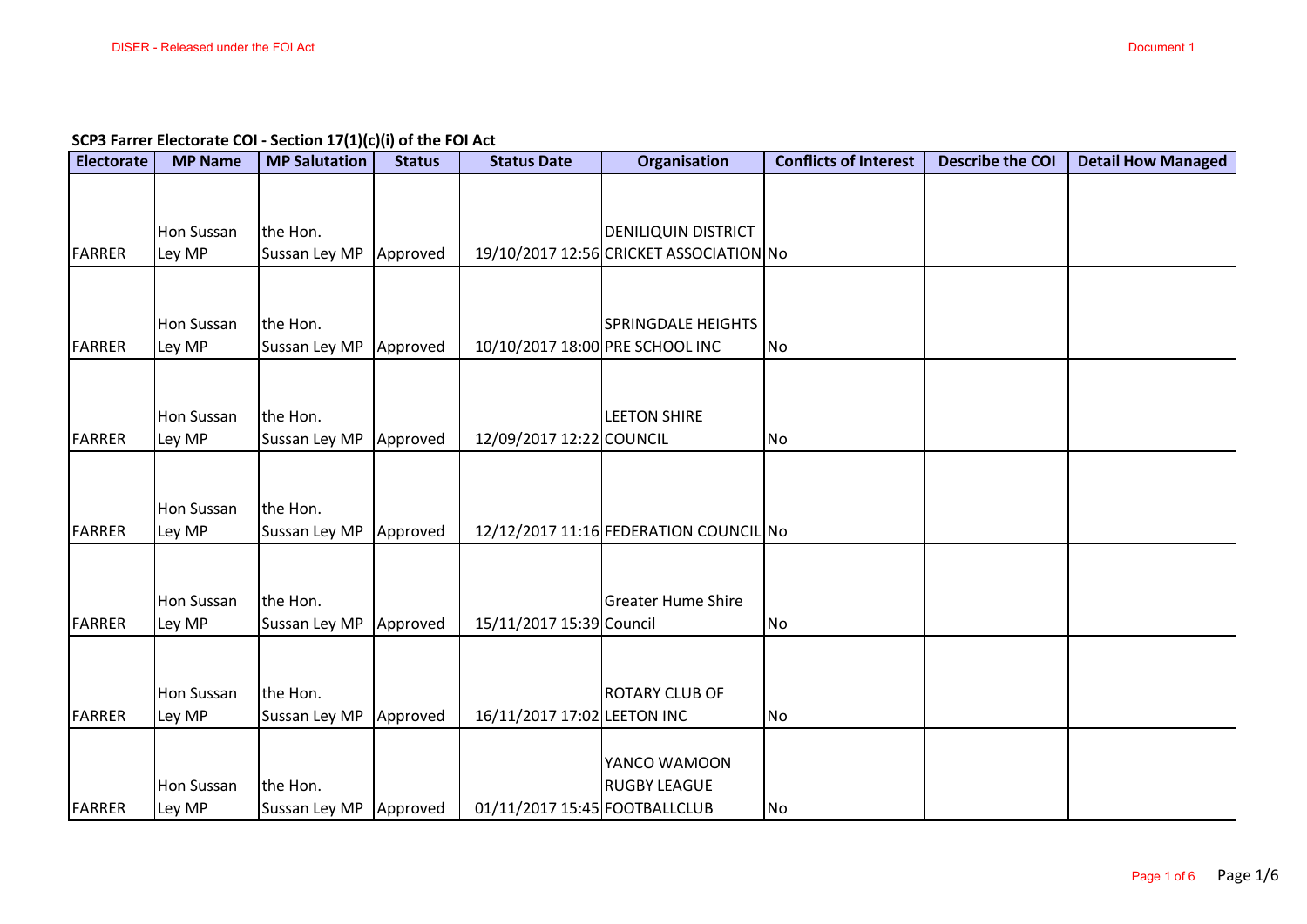|               | DISER - Released under the FOI Act |                                      |          |                          |                                                                     |                | Document 1 |
|---------------|------------------------------------|--------------------------------------|----------|--------------------------|---------------------------------------------------------------------|----------------|------------|
| FARRER        | Hon Sussan<br>Ley MP               | the Hon.<br>Sussan Ley MP            | Approved | 25/10/2017 17:14 Inc     | <b>Culcairn Netball Club</b>                                        | No             |            |
| <b>FARRER</b> | <b>Hon Sussan</b><br>Ley MP        | the Hon.<br>Sussan Ley MP            | Approved | 03/10/2017 17:33 INC     | <b>ALBURY WODONGA</b><br><b>TABLE TENNIS ASSOC</b>                  | <b>No</b>      |            |
| <b>FARRER</b> | <b>Hon Sussan</b><br>Ley MP        | the Hon.<br>Sussan Ley MP            | Approved | 10/10/2017 16:03 COUNCIL | <b>GRIFFITH CITY</b>                                                | <b>No</b>      |            |
| FARRER        | <b>Hon Sussan</b><br>Ley MP        | the Hon.<br>Sussan Ley MP            | Approved |                          | 28/11/2017 15:26 Albury Womens Shed                                 | N <sub>o</sub> |            |
| FARRER        | Hon Sussan<br>Ley MP               | the Hon.<br>Sussan Ley MP            | Approved | 20/11/2017 13:08 INC     | <b>ALBURY WODONGA</b><br><b>VOLUNTEER</b><br><b>RESOURCE BUREAU</b> | <b>No</b>      |            |
| <b>FARRER</b> | Hon Sussan<br>Ley MP               | the Hon.<br>Sussan Ley MP            | Approved | 13/11/2017 15:25 COUNCIL | <b>EDWARD RIVER</b>                                                 | <b>No</b>      |            |
| <b>FARRER</b> | Hon Sussan<br>Ley MP               | the Hon.<br>Sussan Ley MP            | Approved |                          | 01/12/2017 15:18 HAY SHIRE COUNCIL                                  | <b>No</b>      |            |
| <b>FARRER</b> | <b>Hon Sussan</b><br>Ley MP        | the Hon.<br>Sussan Ley MP   Approved |          | 24/11/2017 17:07 Inc     | Lions Club of Finley                                                | No             |            |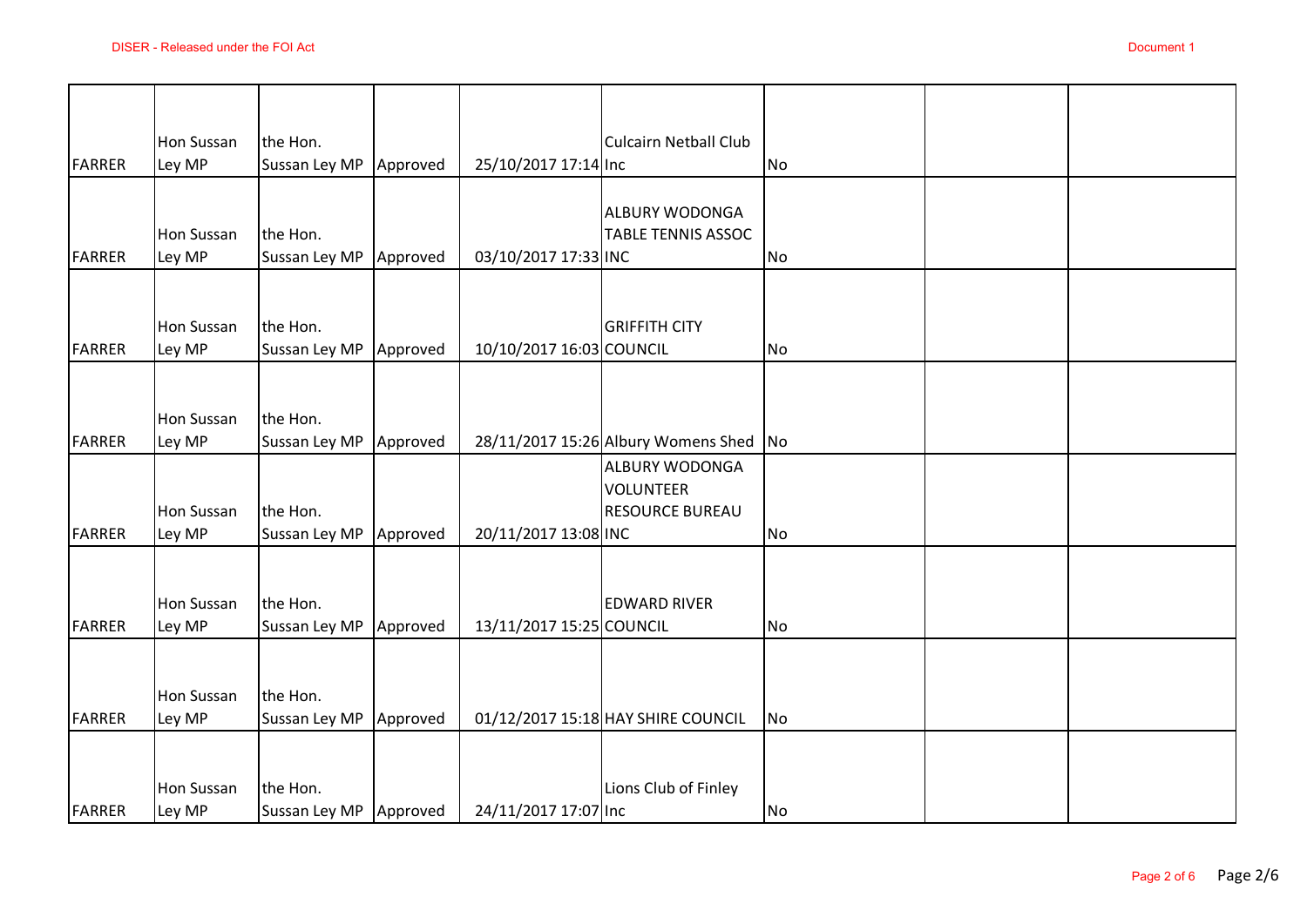| <b>Electorate</b> | <b>MP Name</b>       | <b>MP Salutation</b>      | <b>Status</b> | <b>Status Date</b>            | <b>Organisation</b>                                              | <b>Conflicts of Interest</b> | <b>Describe the COI</b> | <b>Detail How Managed</b> |
|-------------------|----------------------|---------------------------|---------------|-------------------------------|------------------------------------------------------------------|------------------------------|-------------------------|---------------------------|
|                   |                      |                           |               |                               | <b>ROMAN CATHOLIC</b>                                            |                              |                         |                           |
|                   |                      |                           |               |                               | <b>CHURCH FOR THE</b>                                            |                              |                         |                           |
|                   | <b>Hon Sussan</b>    | the Hon.                  |               |                               | <b>DIOCESE OF WAGGA</b>                                          |                              |                         |                           |
| <b>FARRER</b>     | Ley MP               | Sussan Ley MP             | Approved      |                               | 28/11/2018 13:22 WAGGA AS TRUSTEE                                | No                           |                         |                           |
|                   |                      |                           |               |                               |                                                                  |                              |                         |                           |
| <b>FARRER</b>     | Hon Sussan<br>Ley MP | the Hon.<br>Sussan Ley MP | Approved      |                               | <b>GRIFFITH SHED FOR</b><br>22/11/2018 14:55 MEN INCORPORATED No |                              |                         |                           |
|                   |                      |                           |               |                               |                                                                  |                              |                         |                           |
|                   |                      |                           |               |                               | <b>BERRIGAN</b><br><b>COMMUNITY GOLF</b>                         |                              |                         |                           |
|                   | Hon Sussan           | the Hon.                  |               |                               | <b>AND BOWLING CLUB</b>                                          |                              |                         |                           |
| <b>FARRER</b>     | Ley MP               | Sussan Ley MP             | Approved      | 31/10/2018 13:26 LIMITED      |                                                                  | <b>No</b>                    |                         |                           |
|                   |                      |                           |               |                               | YARRUNGA EARLY                                                   |                              |                         |                           |
|                   | <b>Hon Sussan</b>    | the Hon.                  |               |                               | <b>LEARNING CENTRE</b>                                           |                              |                         |                           |
| <b>FARRER</b>     | Ley MP               | Sussan Ley MP             | Approved      | 14/11/2018 12:24 INC          |                                                                  | No                           |                         |                           |
|                   |                      |                           |               |                               |                                                                  |                              |                         |                           |
|                   | Hon Sussan           | the Hon.                  |               |                               | New City Cricket Club                                            |                              |                         |                           |
| <b>FARRER</b>     | Ley MP               | Sussan Ley MP             | Approved      | 14/11/2018 12:24 Incorporated |                                                                  | No                           |                         |                           |
|                   |                      |                           |               |                               |                                                                  |                              |                         |                           |
|                   |                      |                           |               |                               | <b>ALBURY PUBLIC</b>                                             |                              |                         |                           |
|                   | Hon Sussan           | the Hon.                  |               |                               | <b>SCHOOLP&amp;C</b>                                             |                              |                         |                           |
| <b>FARRER</b>     | Ley MP               | Sussan Ley MP             | Approved      | 04/12/2018 11:21 ASSOCIATION  |                                                                  | No                           |                         |                           |
|                   |                      |                           |               |                               | <b>WENTWORTH SHOW</b>                                            |                              |                         |                           |
|                   | Hon Sussan           | the Hon.                  |               |                               | <b>SOCIETY</b>                                                   |                              |                         |                           |
| <b>FARRER</b>     | Ley MP               | Sussan Ley MP Approved    |               | 05/11/2018 11:31 INCORPORATED |                                                                  | No                           |                         |                           |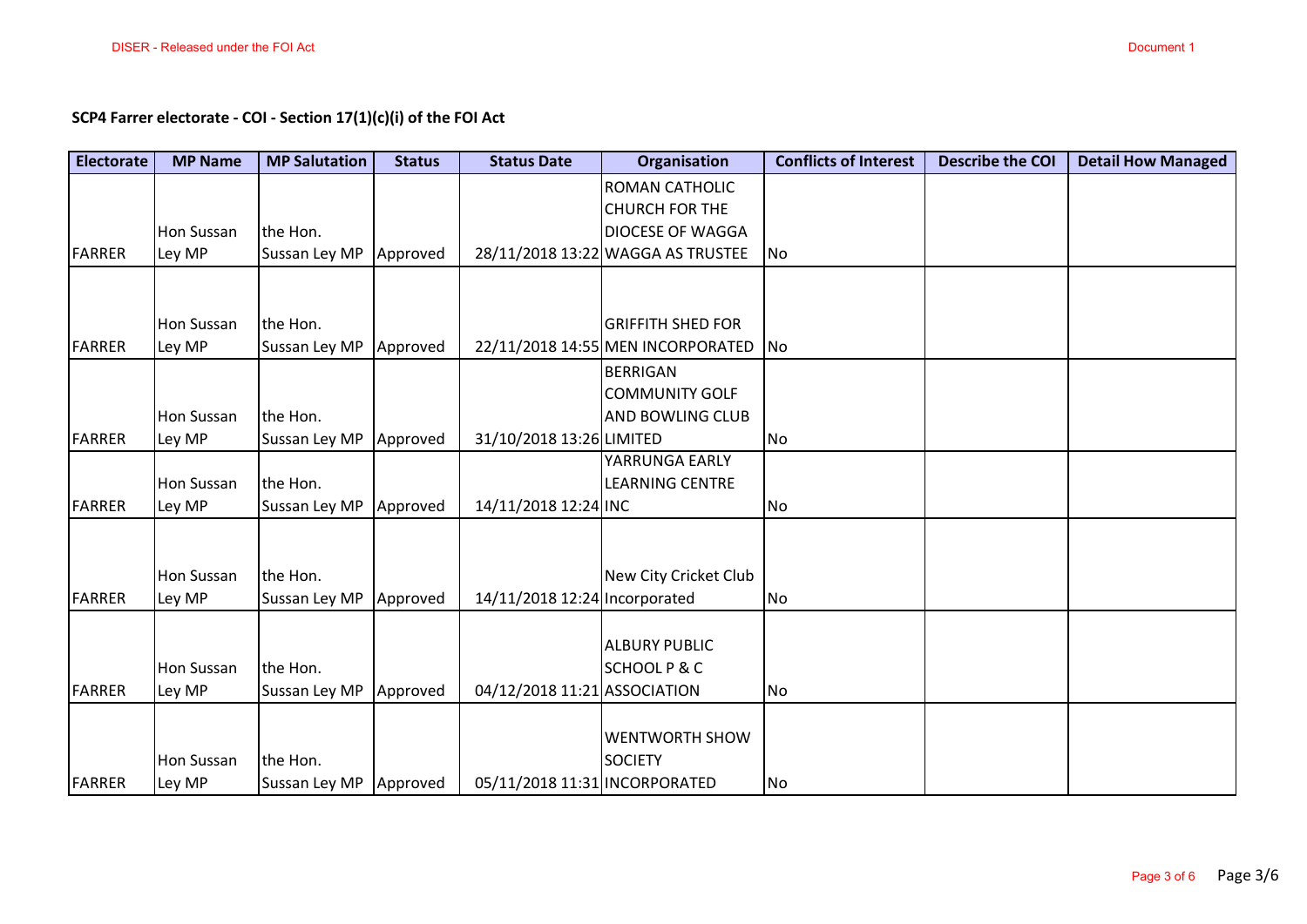|               |                             |                                      |          |                              |                                                            |    | Document 1 |
|---------------|-----------------------------|--------------------------------------|----------|------------------------------|------------------------------------------------------------|----|------------|
| <b>FARRER</b> | Hon Sussan<br>Ley MP        | the Hon.<br>Sussan Ley MP            | Approved | 31/10/2018 13:26 Inc.        | Leeton Community<br>Care Development                       | No |            |
| <b>FARRER</b> | Hon Sussan<br>Ley MP        | the Hon.<br>Sussan Ley MP            | Approved | 28/11/2018 13:23 ASSOCIATION | <b>BOREE CREEK P&amp;C</b>                                 | No |            |
| <b>FARRER</b> | Hon Sussan<br>Ley MP        | the Hon.<br>Sussan Ley MP            | Approved | 28/11/2018 13:24 COUNCIL     | <b>LEETON SHIRE</b>                                        | No |            |
| <b>FARRER</b> | Hon Sussan<br>Ley MP        | the Hon.<br>Sussan Ley MP            | Approved |                              | <b>RANKINS SPRINGS</b><br>28/11/2018 13:22 P&C ASSOCIATION | No |            |
| <b>FARRER</b> | <b>Hon Sussan</b><br>Ley MP | the Hon.<br>Sussan Ley MP            | Approved | 04/12/2018 11:22 CLUB INC    | <b>FALCONS HOCKEY</b>                                      | No |            |
| <b>FARRER</b> | <b>Hon Sussan</b><br>Ley MP | the Hon.<br>Sussan Ley MP   Approved |          |                              | <b>GRONG GRONG</b><br>28/11/2018 13:23 SPORTS CLUB LTD     | No |            |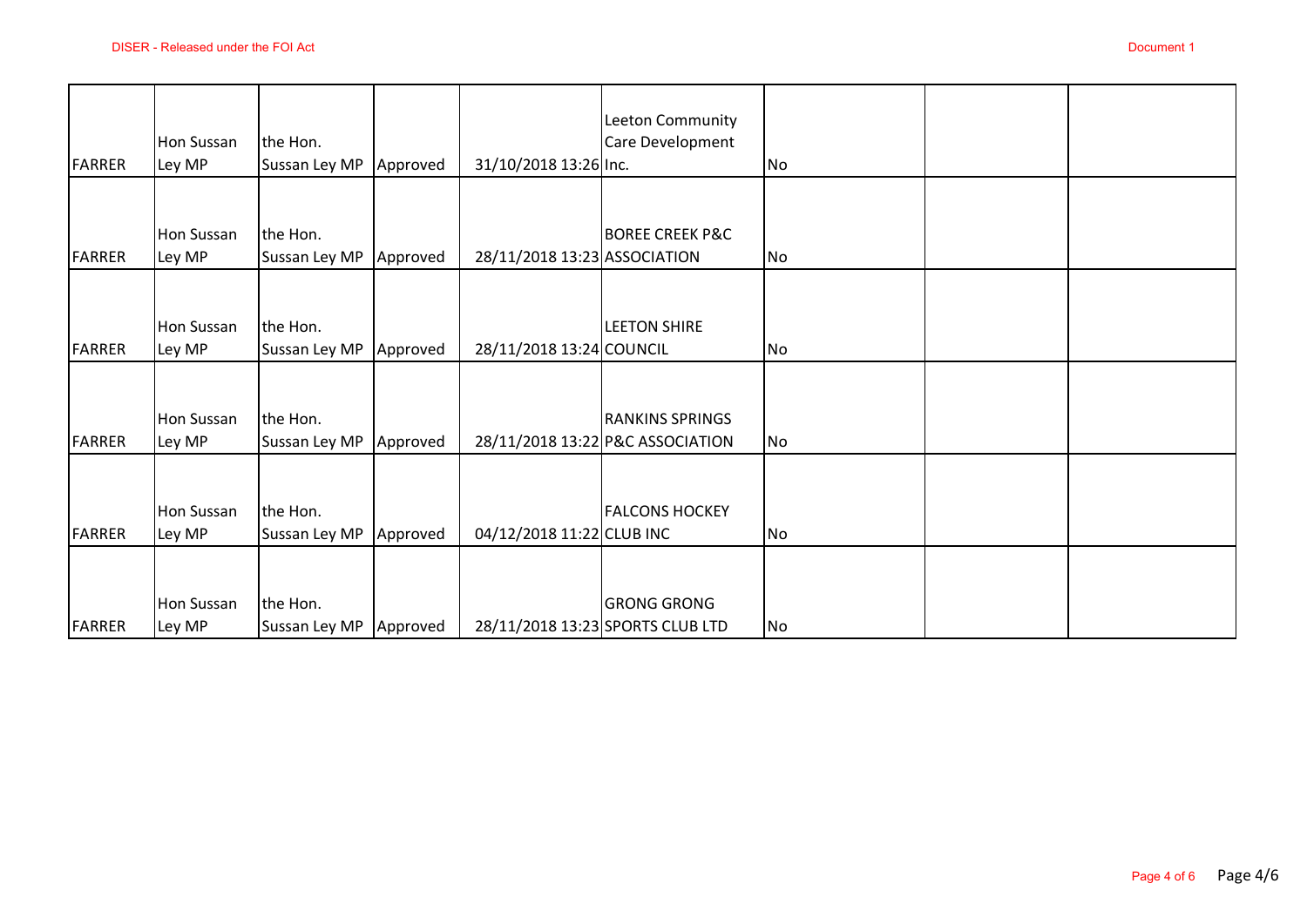| <b>Electorate</b> | <b>MP Name</b>    | <b>MP Salutation</b>   | <b>Status</b> | <b>Status Date</b>             | Organisation                                             | <b>Conflicts of Interest</b> | <b>Describe the COI</b> | <b>Detail How Managed</b> |
|-------------------|-------------------|------------------------|---------------|--------------------------------|----------------------------------------------------------|------------------------------|-------------------------|---------------------------|
|                   |                   |                        |               |                                | <b>BERRIGAN</b><br><b>CHILDREN'S CENTRE</b>              |                              |                         |                           |
|                   | <b>Hon Sussan</b> | the Hon.               |               |                                | <b>ASSOCIATION</b>                                       |                              |                         |                           |
| <b>FARRER</b>     | Ley MP            | Sussan Ley MP          | Approved      | 26/11/2019 17:18 INCORPORATED  |                                                          | No                           |                         |                           |
|                   |                   |                        |               |                                |                                                          |                              |                         |                           |
|                   | <b>Hon Sussan</b> | the Hon.               |               |                                | <b>BAROOGA SPORTS</b>                                    |                              |                         |                           |
| <b>FARRER</b>     | Ley MP            | Sussan Ley MP          | Approved      | 26/11/2019 17:18 CLUB LTD      |                                                          | No                           |                         |                           |
|                   |                   |                        |               |                                | <b>WALBUNDRIE</b>                                        |                              |                         |                           |
|                   | <b>Hon Sussan</b> | the Hon.               |               |                                | <b>BUILDING</b>                                          |                              |                         |                           |
| <b>FARRER</b>     | Ley MP            | Sussan Ley MP          | Approved      | 26/11/2019 17:18 COMMITTEE INC |                                                          | No                           |                         |                           |
|                   |                   |                        |               |                                |                                                          |                              |                         |                           |
|                   | <b>Hon Sussan</b> | the Hon.               |               |                                | <b>CYPRESS VIEW LODGE</b>                                |                              |                         |                           |
| <b>FARRER</b>     | Ley MP            | Sussan Ley MP          | Approved      | 14/11/2019 11:49 LIMITED       |                                                          | No                           |                         |                           |
|                   |                   |                        |               |                                |                                                          |                              |                         |                           |
|                   |                   |                        |               |                                | <b>WENTWORTH</b>                                         |                              |                         |                           |
|                   | <b>Hon Sussan</b> | the Hon.               |               |                                | <b>DISTRICT PRE SCHOOL</b>                               |                              |                         |                           |
| <b>FARRER</b>     | Ley MP            | Sussan Ley MP          | Approved      |                                | 06/12/2019 12:49 PLAYCENTRE INC<br><b>LEETON WHITTON</b> | No                           |                         |                           |
|                   | <b>Hon Sussan</b> | the Hon.               |               |                                | UNITED AUSTRALIAN                                        |                              |                         |                           |
| <b>FARRER</b>     | Ley MP            | Sussan Ley MP          | Approved      |                                | 19/11/2019 14:15 FOOTBALL CLUB INC                       | <b>No</b>                    |                         |                           |
|                   |                   |                        |               |                                | <b>ALBURY WODONGA</b>                                    |                              |                         |                           |
|                   |                   |                        |               |                                | <b>EQUESTRIAN</b>                                        |                              |                         |                           |
|                   | <b>Hon Sussan</b> | the Hon.               |               |                                | ASSOCIATION                                              |                              |                         |                           |
| <b>FARRER</b>     | Ley MP            | Sussan Ley MP Approved |               | 26/11/2019 17:19 INCORPORATED  |                                                          | No                           |                         |                           |